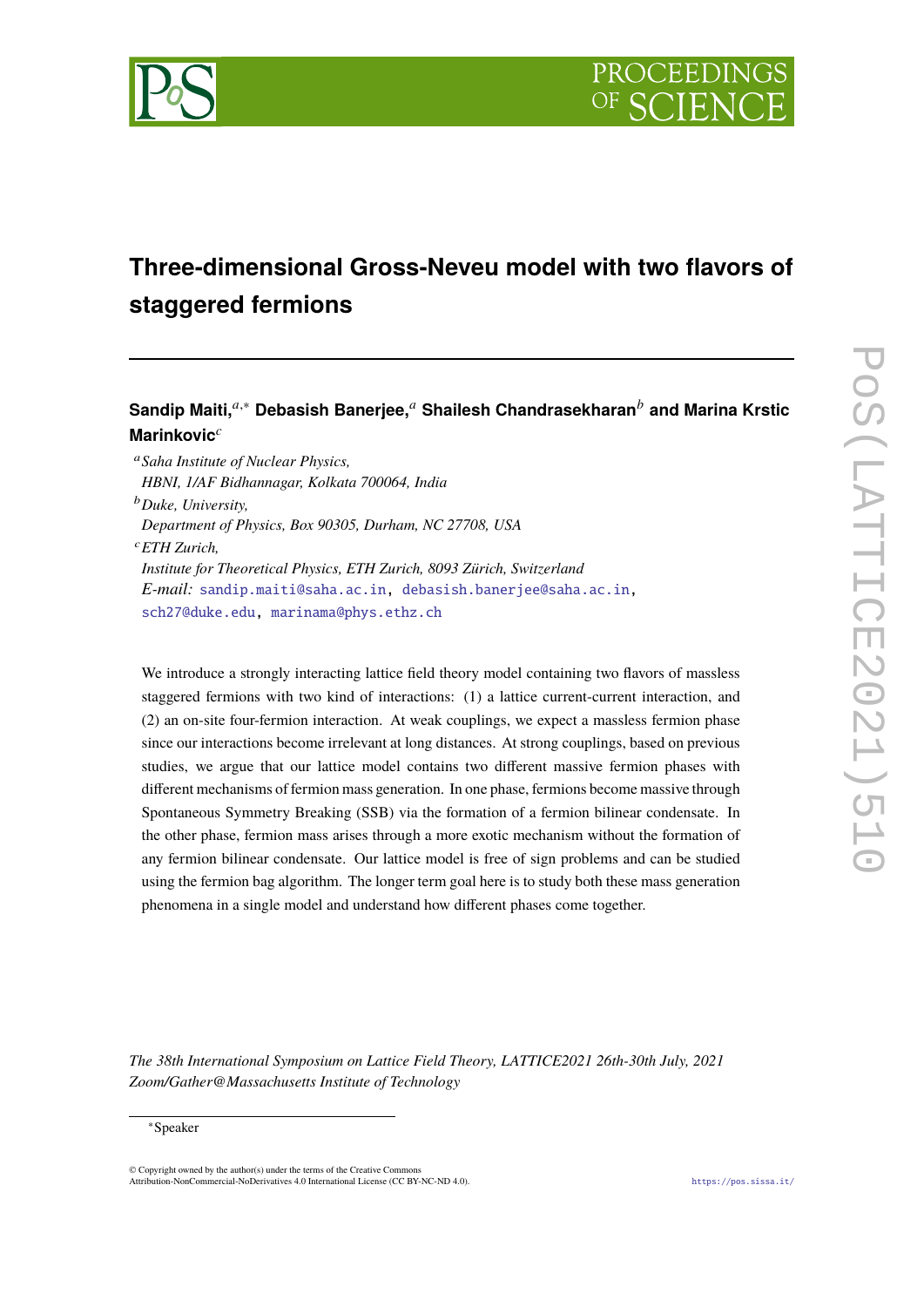### **1. Introduction**

The traditional approach for massless fermions to acquire mass is through the formation of fermion bilinear condensates. In the standard model of particle physics, this occurs through the mechanism of spontaneous symmetry breaking (SSB), which gives masses to quarks and leptons [\[1\]](#page-6-0). In the electro-weak sector of the Standard Model, the Higgs field plays a central role in generating masses for fermions through Yukawa couplings [\[2\]](#page-7-0). Due to SSB of the electro-weak symmetry, the Higgs field gets an expectation value, which gives rise to fermion bilinear mass terms in the low energy effective theory. In the strong interaction sector, spontaneous breakdown of chiral symmetries is responsible to create a fermion bilinear quark condensate. On the other hand, studies of lattice Yukawa models have found exotic phases at strong couplings [\[3,](#page-7-1) [4\]](#page-7-2), where fermions seem to acquire mass without breaking of any symmetries of the theory. Such phases have been called the paramagnetic strong phase (PMS-phase) to contrast it with the phase at weak couplings where fermions remain massless due to lack of any symmetry breaking, which is referred to as the paramagnetic weak phase (PMW-phase). In the PMS phase, all fermion bilinear condensates vanish, but fermions are still massive [\[5,](#page-7-3) [6\]](#page-7-4). The traditional spontaneously broken phase is called the ferromagnetic phase (FM-phase).

In this work, we introduce a new lattice field theory model with four-fermion interactions to explore all these three phases under one framework. An important feature of our model is that it is free from sign problems and can be studied using the fermion bag algorithms without introducing a bare mass for the fermions [\[7\]](#page-7-5). We focus on  $2 + 1$  dimensions, since the four-fermion interactions are known to produce many interesting quantum critical points. For example, in the so-called lattice Thirring model with a current-current interaction  $U$ , an interesting second order phase transition between the PMW and FM phases was observed even with a single flavor of staggered fermions [\[8,](#page-7-6) [9\]](#page-7-7). With two flavors of staggered fermions but with a single site four-fermion interaction  $U'$ , an exotic second order transition between the PMW and PMS phases was observed [\[9,](#page-7-7) [10\]](#page-7-8). Our model brings together both of these transitions into a single phase diagram by introducing a model with both interactions  $U$  and  $U'$ , thus giving us a way to study how the two mechanisms for fermion mass generation can come together and if there are interesting new phase transitions between them.

<span id="page-1-0"></span>

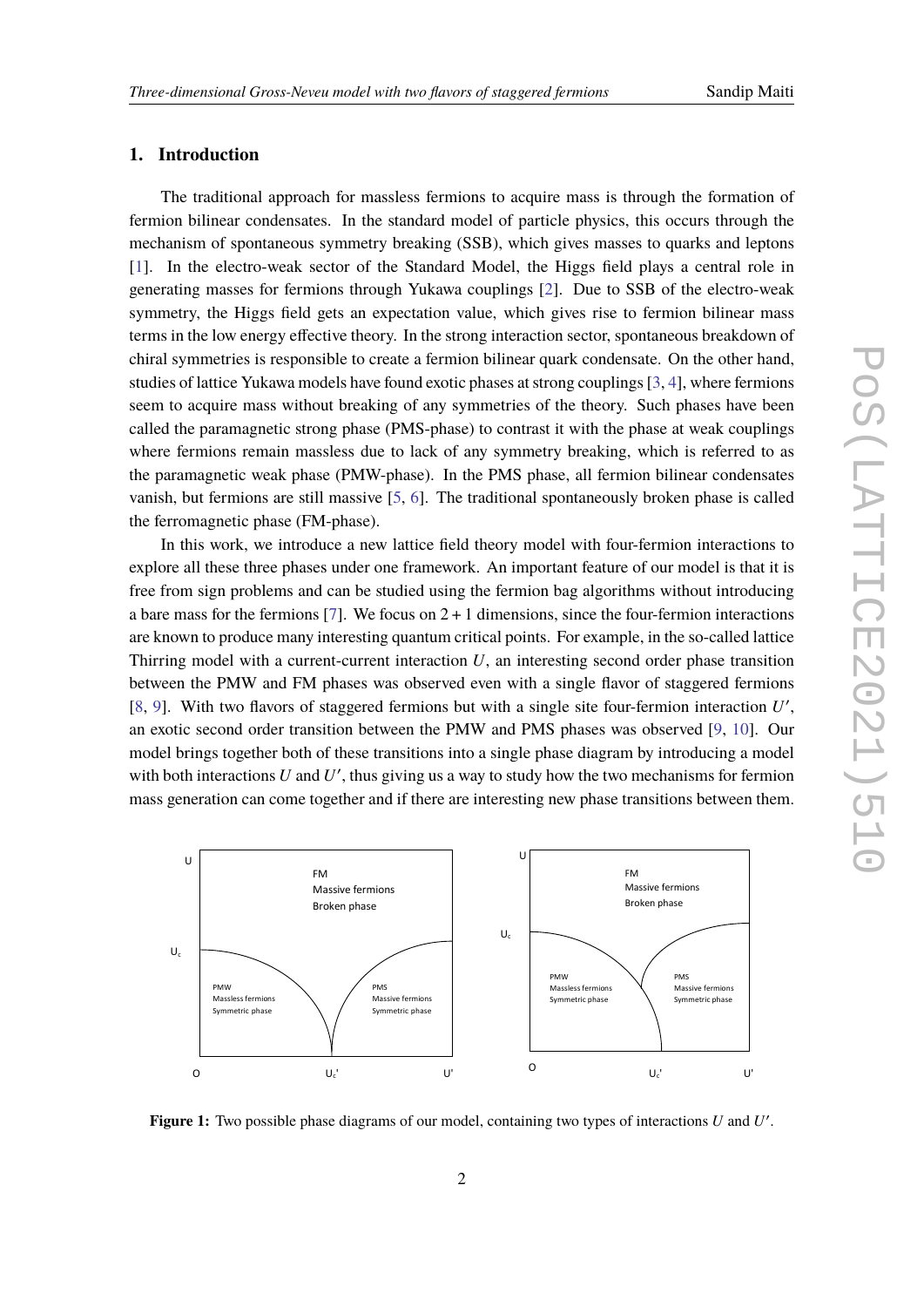implies that the direct phase transition between the PMW and PMS phases is more robust and is not a consequence of the special symmetries of the  $U = 0$  axis. Other interesting questions are related to the nature of the phase transitions between the PMW and FM phases and the PMS and FM phases. If they are second order, we can compute the critical exponents of these transitions. The nature of the multi-critical point where all the three phases meet is another possible subject for investigation.

### **2. Model**

We study a  $2 + 1$  dimensional lattice model containing two flavors of massless staggered fermions interacting with each other via four-fermion interactions. The Euclidean action of our model is given as a sum of three terms  $S = S_0 + S_1^{\text{int}} + S_2^{\text{int}}$ , where  $S_0$  denotes the free staggered fermion action for each of the flavors  $u$  and  $d$  and is given by

$$
S_0 = \sum_{\langle x, y \rangle} \left( \bar{u}_x M_{x, y} u_y + \bar{d}_x M_{x, y} d_y \right), \tag{1}
$$

 $S_1^{\text{int}}$  is a nearest neighbor current-current interaction term within each flavor

$$
S_1^{\text{int}} = -U \sum_{\langle x, y \rangle} \left( \bar{u}_x u_x \bar{u}_y u_y + \bar{d}_x d_x \bar{d}_y d_y \right), \tag{2}
$$

and  $S_2^{\text{int}}$  is a single site interaction between the two flavors given by

$$
S_2^{\text{int}} = -U' \sum_x \left( \bar{u}_x u_x \bar{d}_x d_x \right). \tag{3}
$$

The matrix  $M$  is the massless staggered fermion matrix defined by

$$
M_{x,y} = \sum_{\hat{\mu}} \frac{\eta_{x,\hat{\mu}}}{2} (\delta_{x+\hat{\mu},y} - \delta_{x-\hat{\mu},y}), \tag{4}
$$

where  $x \equiv (x_0, x_1, x_2)$  denotes a lattice site on a 3 dimensional cubic lattice and  $\hat{\mu}$  represent unit vectors in the three directions. The  $\eta_{x,\hat{\mu}}$  are the usual staggered phase factors defined as:  $\eta_{x,\hat{0}} = 1$ ,  $\eta_{x,\hat{1}} = (-1)^{x_0}$  and  $\eta_{x,\hat{2}} = (-1)^{x_0 + x_1}$ . When  $U' = 0$ , the action S represents two decoupled single flavored lattice Thirring models that has been studied earlier [\[8\]](#page-7-6). The coupling  $U'$  couples the two flavors with each other. When  $U = 0$ , the lattice model is the same as the one that was studied in Ref. [\[10\]](#page-7-8).

Our lattice model has a rich internal symmetry structure. The free fermion action  $S_0$  is symmetric under  $SU(4) \times U(1)$  transformations, while  $S_1^{\text{int}}$  is invariant under  $SU(2) \times U(1) \times$  $SU(2) \times U(1)$  and  $S_2^{\text{int}}$  is symmetric under  $SU(4)$  transformation. Hence, the action S of our model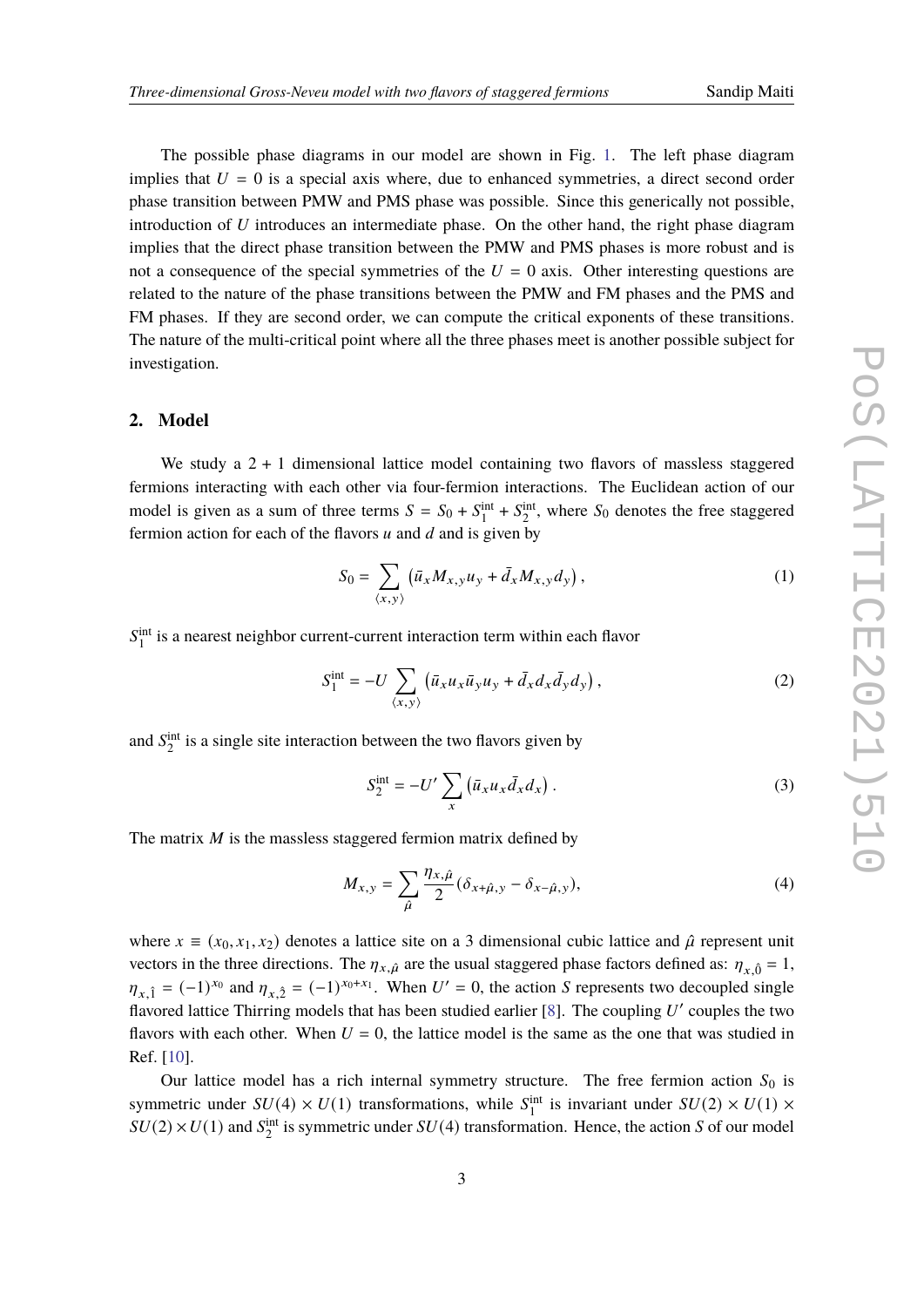is invariant under  $SU(2) \times SU(2) \times U(1)$  transformations. The observables we wish to measure include local four-fermion condensates given by

$$
N_u = \frac{2}{V} \sum_{\langle x, y \rangle} \left\langle \bar{u}_x u_x \bar{u}_y u_y \right\rangle, \quad N_d = \frac{2}{V} \sum_{\langle x, y \rangle} \left\langle \bar{d}_x d_x \bar{d}_y d_y \right\rangle, \quad N_i = \frac{1}{V} \sum_x \left\langle \bar{u}_x u_x \bar{d}_x d_x \right\rangle, \quad (5)
$$

where the sum  $\langle x, y \rangle$  is over nearest neighbor bonds. Similarly, fermion bilinear susceptibilities given by

$$
\chi_{uu} = \frac{1}{V} \sum_{x,y} \left\langle \bar{u}_x u_x \bar{u}_y u_y \right\rangle, \quad \chi_{dd} = \frac{1}{V} \sum_{x,y} \left\langle \bar{d}_x d_x \bar{d}_y d_y \right\rangle, \quad \chi_{ud} = \frac{1}{V} \sum_{x,y} \left\langle \bar{u}_x u_x \bar{d}_y d_y \right\rangle. \tag{6}
$$

The symmetries of our model imply that  $N_u = N_d$  and  $\chi_{uu} = \chi_{dd}$ . In the above expressions the expectation values are defined as

$$
\langle \mathcal{O} \rangle = \frac{1}{Z} \int \left[ \mathcal{D}\bar{u} \mathcal{D}u \mathcal{D}\bar{d} \mathcal{D}d \right] \mathcal{O} \, e^{-S[\bar{u}, u, \bar{d}, d]} \tag{7}
$$

with Z being the partition function. The susceptibilities  $\chi_{uu}$  and  $\chi_{ud}$  diverge as V in the FM-phase with non-zero fermion bilinear condensate but saturate in both the PMW phase and the PMS phase.

#### **3. Fermion Bag Approach**

The traditional approach to solve four-fermion models is by introducing an auxiliary field, where we can use the Hubbard-Stratonovich transformation to convert the four-fermion coupling into a fermion bilinear by introducing an auxiliary bosonic field [\[11\]](#page-7-9). Methods of gradient flow, generalizing the Lefschetz thimble method to the lattice Thirring model at finite density, have also been recently explored [\[12,](#page-7-10) [13\]](#page-7-11). In this work, we use an alternate approach called the Fermion Bag approach [\[7\]](#page-7-5). The basic idea of this alternate method is to regroup fermion worldlines inside regions denoted as fermion bags. The partition function can then be expressed as a sum over configurations of fermion bags. However, since there are several ways to regroup fermion worldlines, the approach is not unique and depending on the physics the regrouping must be done thoughtfully. When this is possible, this approach can be more efficient than the auxiliary field approach.

For our model, several possible ways to identify fermion bags. The first step involves expanding the partition function

$$
Z = \int \left[ \mathcal{D}\bar{u}\mathcal{D}u\mathcal{D}\bar{d}\mathcal{D}d \right] e^{-\sum\limits_{x,y} (\bar{u}_x M_{x,y} u_y + \bar{d}_x M_{x,y} d_y) + U \sum\limits_{x,y} (\bar{u}_x u_x \bar{u}_y u_y + \bar{d}_x d_x \bar{d}_y d_y) + U' \sum\limits_{x} \bar{u}_x u_x \bar{d}_x d_x}
$$
(8)

as a sum over powers of interactions, as is done in bare perturbation theory. This is done by expanding

$$
e^{U\bar{u}_x u_x \bar{u}_y u_y} = (1 + U\bar{u}_x u_x \bar{u}_y u_y) = \sum_{b_{x,y}=0,1} (U\bar{u}_x u_x \bar{u}_y u_y)^{b_{x,y}}
$$
(9)

$$
e^{U'\bar{u}_x u_x \bar{d}_x d_x} = (1 + U'\bar{u}_x u_x \bar{d}_x d_x) = \sum_{i_x = 0,1} (U'\bar{u}_x u_x \bar{d}_x d_x)^{i_x}.
$$
 (10)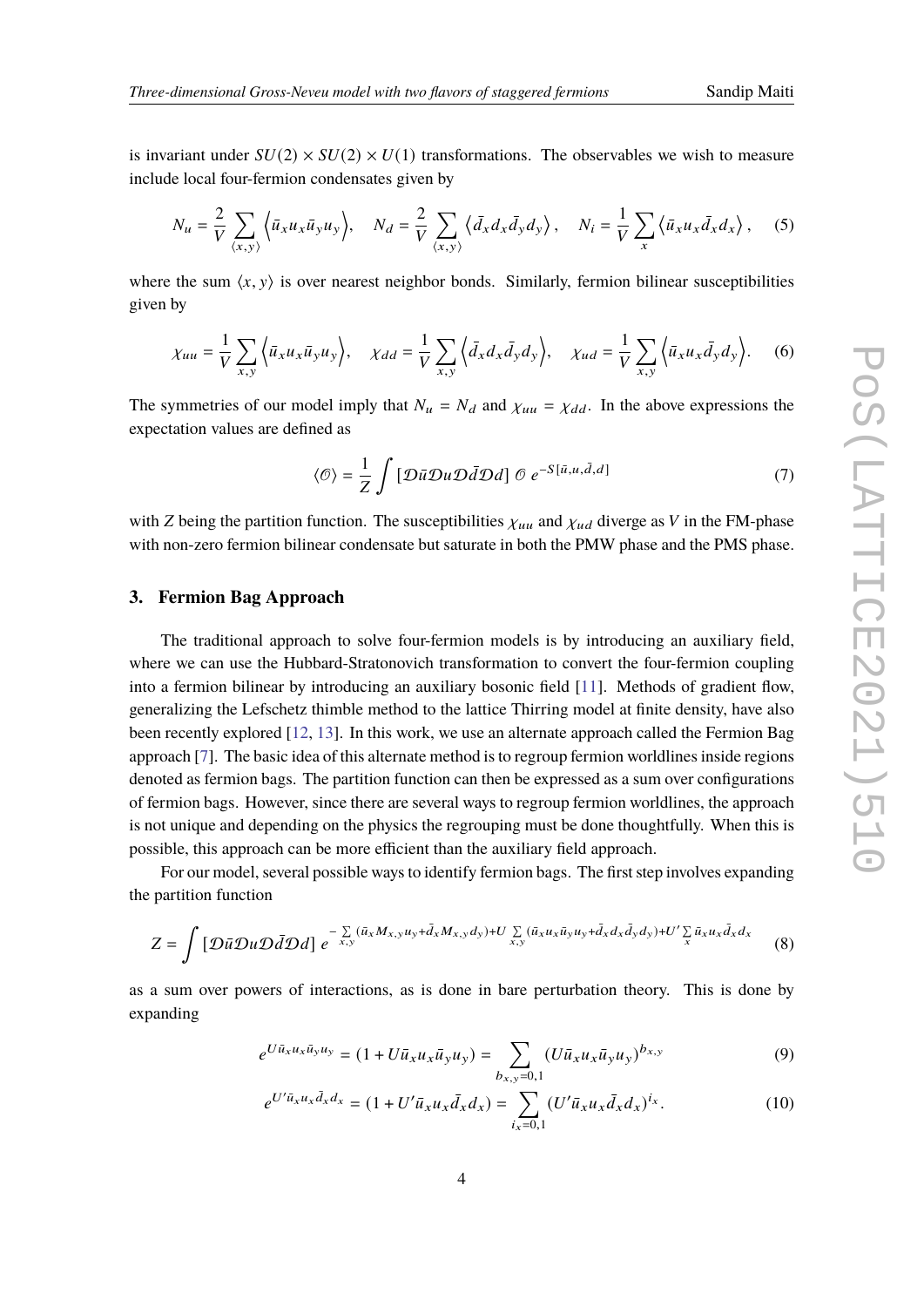We can introduce a new set of variables representing the interactions, which in our case would be *dimers* or *bonds*  $b_{x,y}$  for nearest neighbor interactions and *instantons*  $i_x$  for single site interactions. Thus, every configuration [b, i] divides all lattice sites into either dimers [b] and [i]. Sites that do not belong to a dimer or an instanton will be referred to as free sites. The latter does not have any instantons or bonds. Figure [2](#page-4-0) illustrates a configuration on a  $2<sup>3</sup>$  lattice.

<span id="page-4-0"></span>

**Figure 2:** An illustration of a possible configuration  $[b, i]$  on a  $2<sup>3</sup>$  lattice. The red circles denote the instanton sites and red links denote dimers. Dimers on  $u$  and  $d$  layers can occur on different sites, while instanton positions on both the layers are same and can be visualized as bonds connecting the two layers. The black circles denote free sites and do not contain any instantons or dimers.

One way to identify fermion bags in our model would be to group Grassmann variables that appear at every dimer or instanton and integrate them out. This gives us factors of  $U$  or  $U'$  for every bond and instanton. The remaining free sites then form their own group of sites and are integrated out separately. The partition function can then be written as a sum over all configurations of  $[b, i]$ as [\[14\]](#page-7-12),

$$
Z = \sum_{[b,i]} U^{\prime N_i} U^{N_u + N_d} \det(W_u) \ \det(W_d) \tag{11}
$$

where  $N_i$  represents the number of instantons, while  $N_u$  and  $N_d$  represent the number of u-dimers and d-dimers in the configuration. The matrices  $W_u$  and  $W_d$  are free staggered fermion matrix restricted to the free sites. We call this approach *strong coupling fermion bag* since in this approach the sizes of the matrices  $W_u$  and  $W_d$  will be small.

An alternate way of constructing the fermion bag is to consider each configuration  $[b, i]$  as a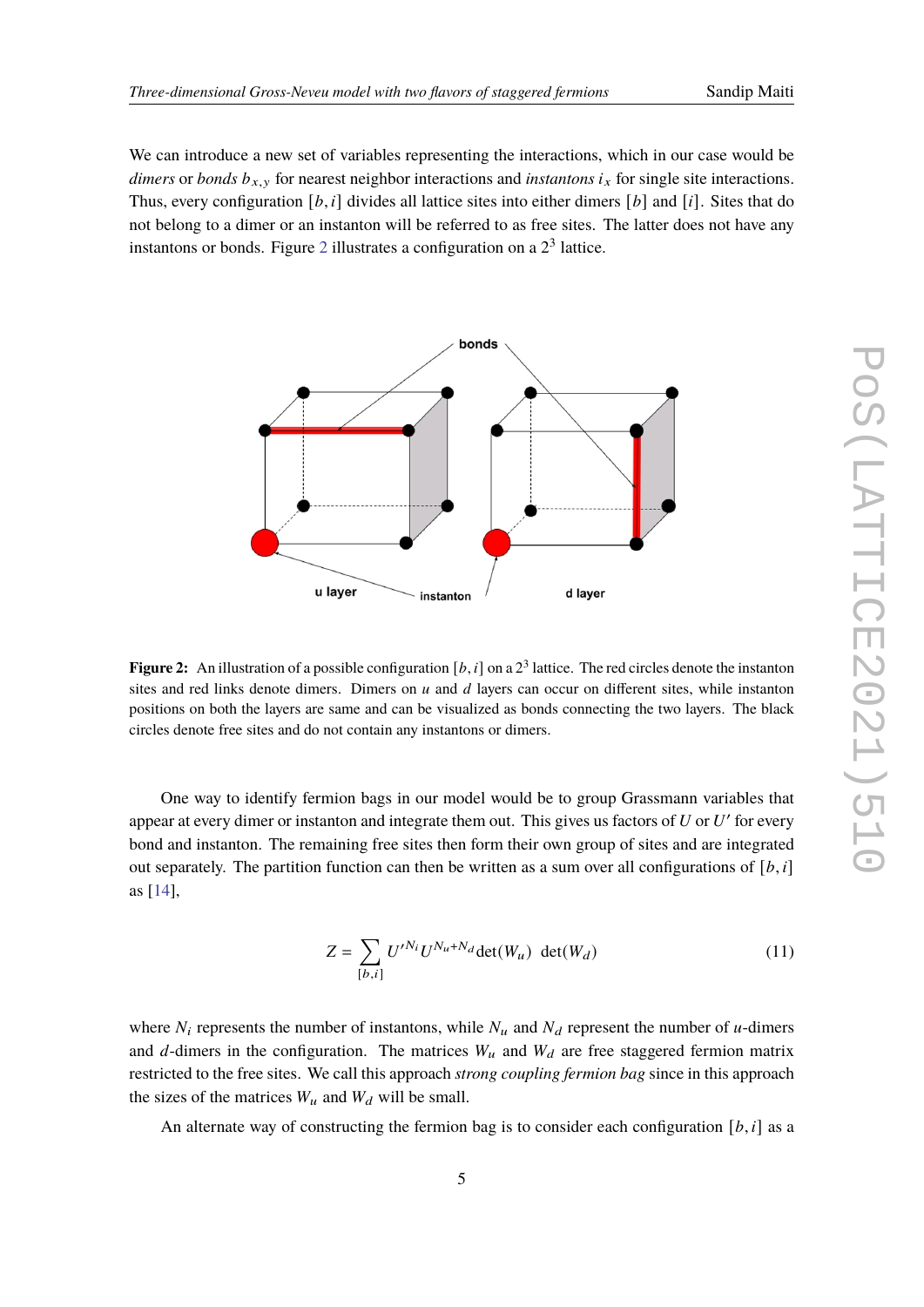<span id="page-5-0"></span>

<span id="page-5-1"></span>

**Figure 3:** The variation of the average bond density  $(N_u)$  and the average instanton density  $(N_i)$  with couplings  $U$  and  $U'$  for a lattice of linear dimension 2.

term in the perturbative expansion and write the partition function as

$$
Z = \sum_{[b,i]} U^{'N_i} U^{N_u + N_d} \left\{ \int \left[ \mathcal{D} \bar{u} \mathcal{D}u \right] e^{-\sum\limits_{x,y} (\bar{u}_x M_{x,y} u_y)} \bar{u}_{z_1} u_{z_1} \dots \bar{u}_{z_k} u_{z_k} \right\}
$$

$$
\times \left\{ \int \left[ \mathcal{D} \bar{d} \mathcal{D} d \right] e^{-\sum\limits_{x,y} (\bar{d}_x M_{x,y} d_y)} \bar{d}_{w_1} d_{w_1} \dots \bar{d}_{w_\ell} d_{w_\ell} \right\}.
$$
(12)

In this expression  $k = 2N_u + N_i$  and  $\ell = 2N_d + N_i$ . The terms in the brackets in Eq. [\(12\)](#page-5-0) can be computed using Wick's theorem and summed over all contractions. This yields a simple result

$$
Z = [\det(M)]^2 \sum_{[b,i]} U'^{N_i} U^{N_u + N_d} \det(G_u) \ \det(G_d) \tag{13}
$$

where  $G_u$  and  $G_d$  are  $k \times k$  and  $\ell \times \ell$  propagator matrix between the sites  $z_1, \ldots, z_k$  and  $w_1, \ldots, w_\ell$ respectively. We call this approach the *weak coupling fermion bag*, since the sizes of the matrices  $G_u$  and  $G_d$  will be small at weak couplings. For the efficiency of the fermion bag algorithm, it is often useful to switch between the two fermion bag formulations.

#### **4. Results**

We are currently developing the fermion bag Monte Carlo algorithm to explore the phase diagram of our model. In order to confirm the correctness of the algorithm, it would be useful to compare the results with exact calculations. Here we show the results from these exact calculations on a  $2<sup>3</sup>$  lattice size with anti-periodic boundary conditions in all three directions. The behavior of the observables  $N_u$  and  $N_i$  as a function of the couplings U and U' are shown in Fig. [3.](#page-5-1) These fourpoint condensates are smooth functions, increasing from 0 for small couplings, and approaching 1 for large couplings.

To explore the phase diagram of our model further, it is more natural to study the susceptibilities  $\chi_{uu}$  and  $\chi_{dd}$ . These are plotted as functions of the couplings U and U' in Fig. [4.](#page-6-1) In the context of phase transitions, a peak in the plot of the susceptibilities as a function of the coupling for a fixed system size, can indicate a phase transition in the system. However, we must also show that the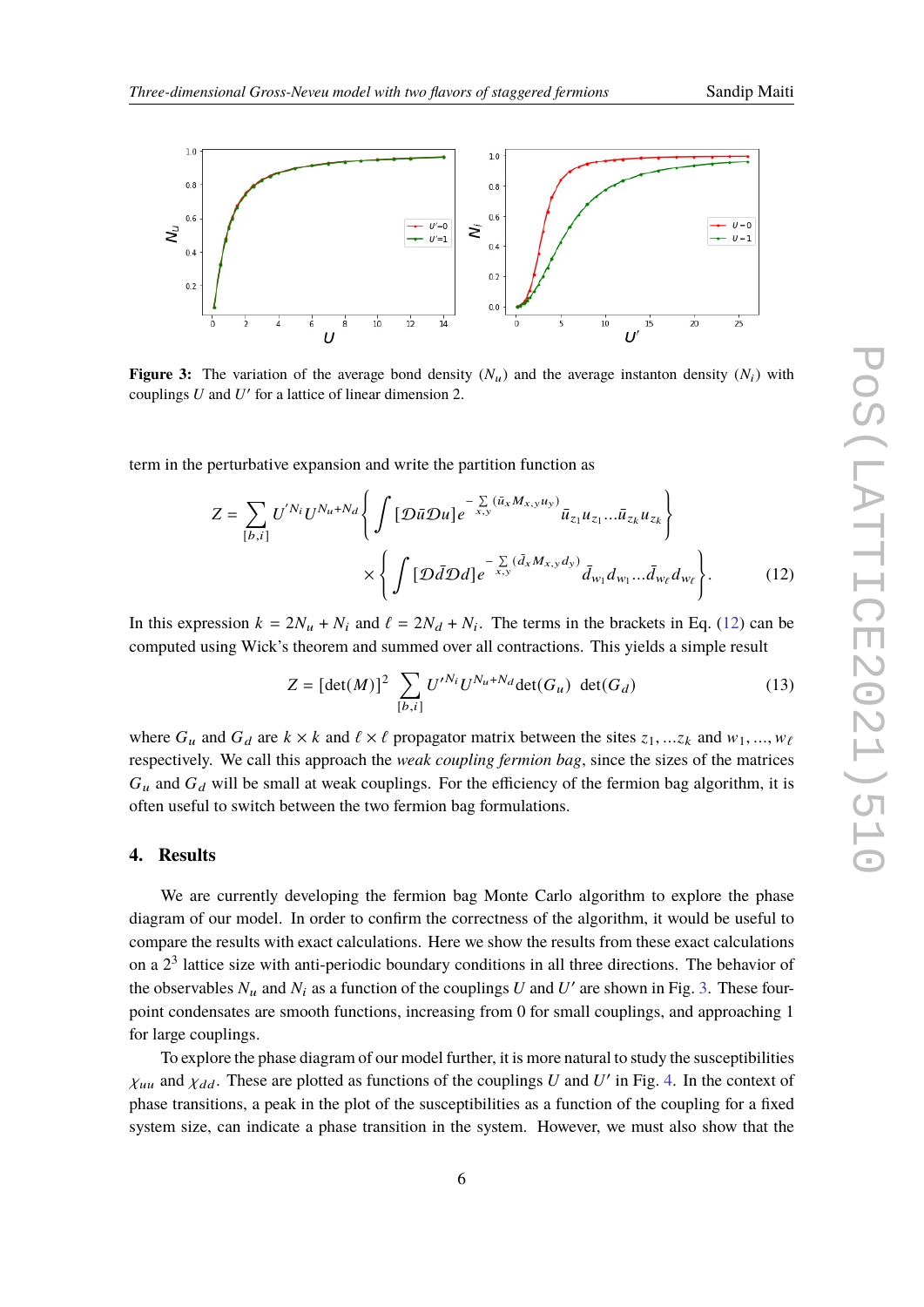<span id="page-6-1"></span>

**Figure 4:** The behavior of  $\chi_{uu}$  and  $\chi_{ud}$  as a function of the couplings U and U'.

peak actually diverges in the thermodynamic limit to confirm the existence of the phase transition. As can be seen in Fig. [4,](#page-6-1) both susceptibilities show peaks. It is important to point out the fact that for very large couplings both susceptibilities as we have defined it becomes small and is related to the fact that the lattice is being filled with bonds and instantons. This however does not imply that the condensate vanishes. To measure the true condensate, we will need to study the dependence on the system size. We expect this to be dramatically different, at large U and small  $U'$  as compared to large U' and small U. The former will show that  $\chi_{uu}$  will grow as a function of the system size while the latter will saturate. These can be inferred from previous studies.

## **5. Conclusions and Future work**

We have introduced a three-dimensional Gross-Neveu model with two couplings  $U$  and  $U'$  such that two mechanisms of fermion mass generation are possible and can compete. We have shown some exact results for  $2<sup>3</sup>$  lattice and already see some rudimentary features of the phase diagram. In order to understand the physics of our model in more detail, we plan to extend our results for larger lattice size using the fermion bag algorithm. We hope to explore the phase diagram of our model, and study the nature of the phase transitions. If some of these are second order, we plan to calculate the critical exponents.

#### **References**

<span id="page-6-0"></span>[1] Heather E. Logan. *TASI 2013 lectures on Higgs physics within and beyond the Standard Model*. 6 2014.